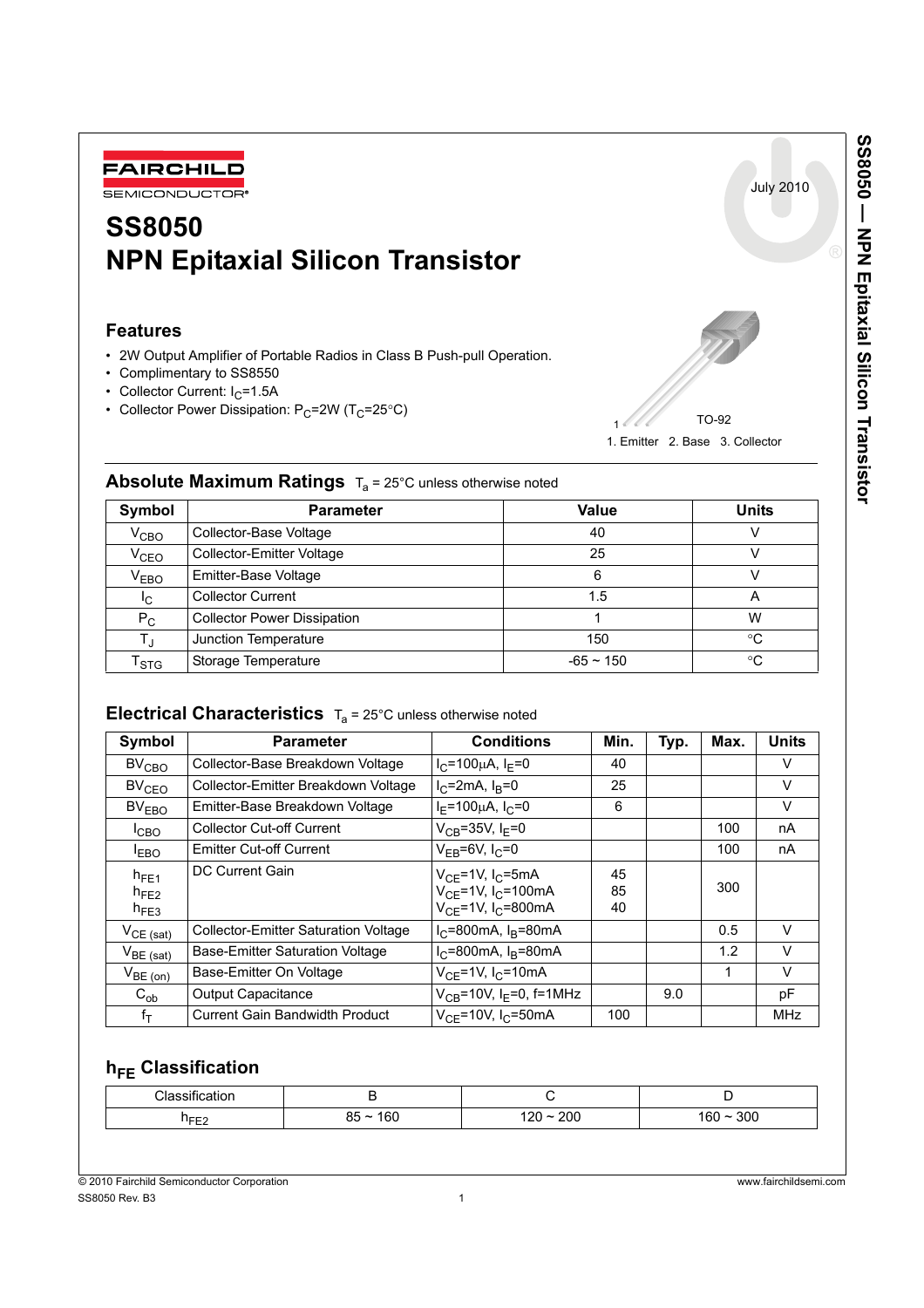

SS8050 - NPN Epitaxial Silicon Transistor **SS8050 — NPN Epitaxial Silicon Transistor**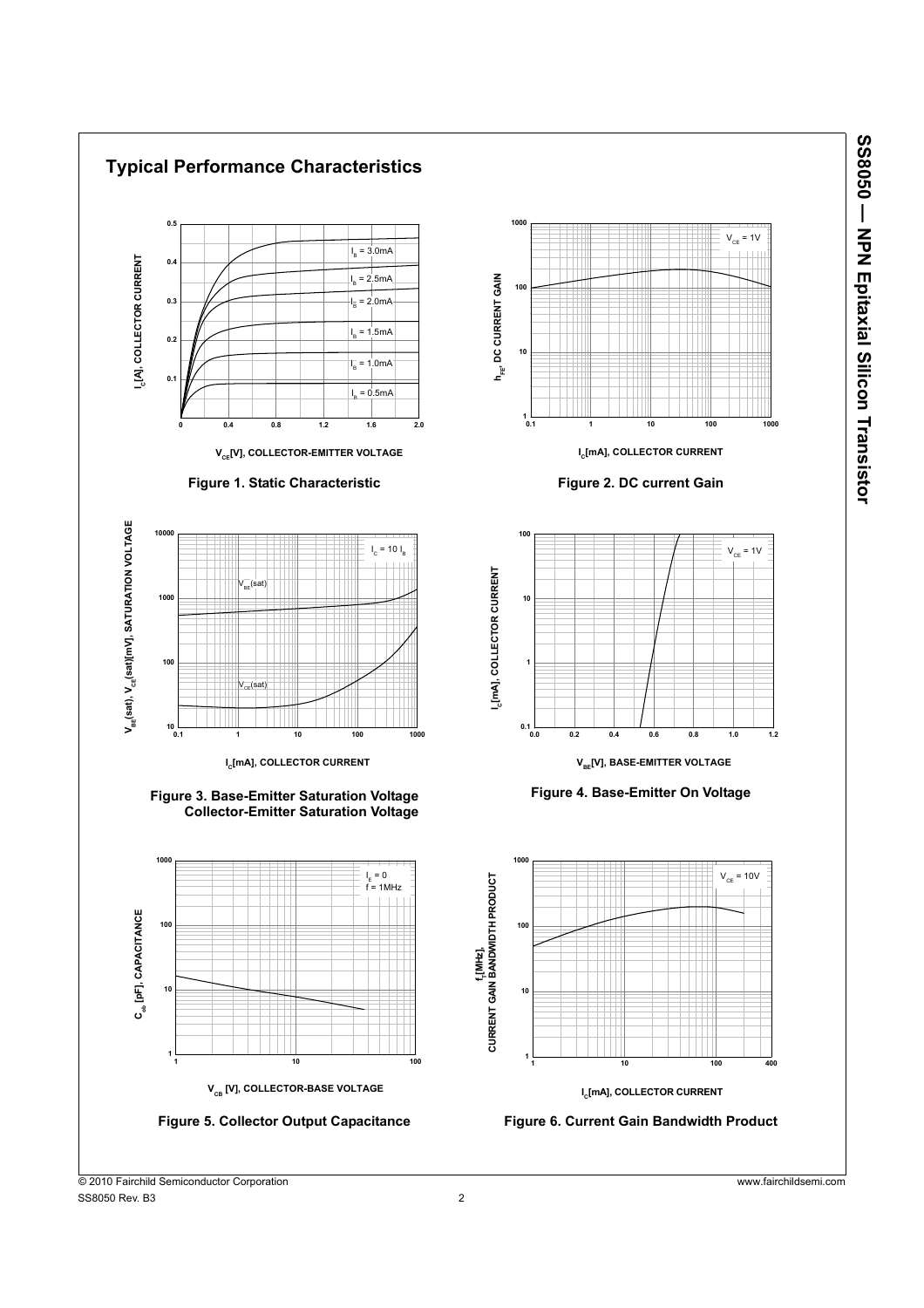

SS8050 - NPN Epitaxial Silicon Transistor **SS8050 — NPN Epitaxial Silicon Transistor**

SS8050 Rev. B3 3